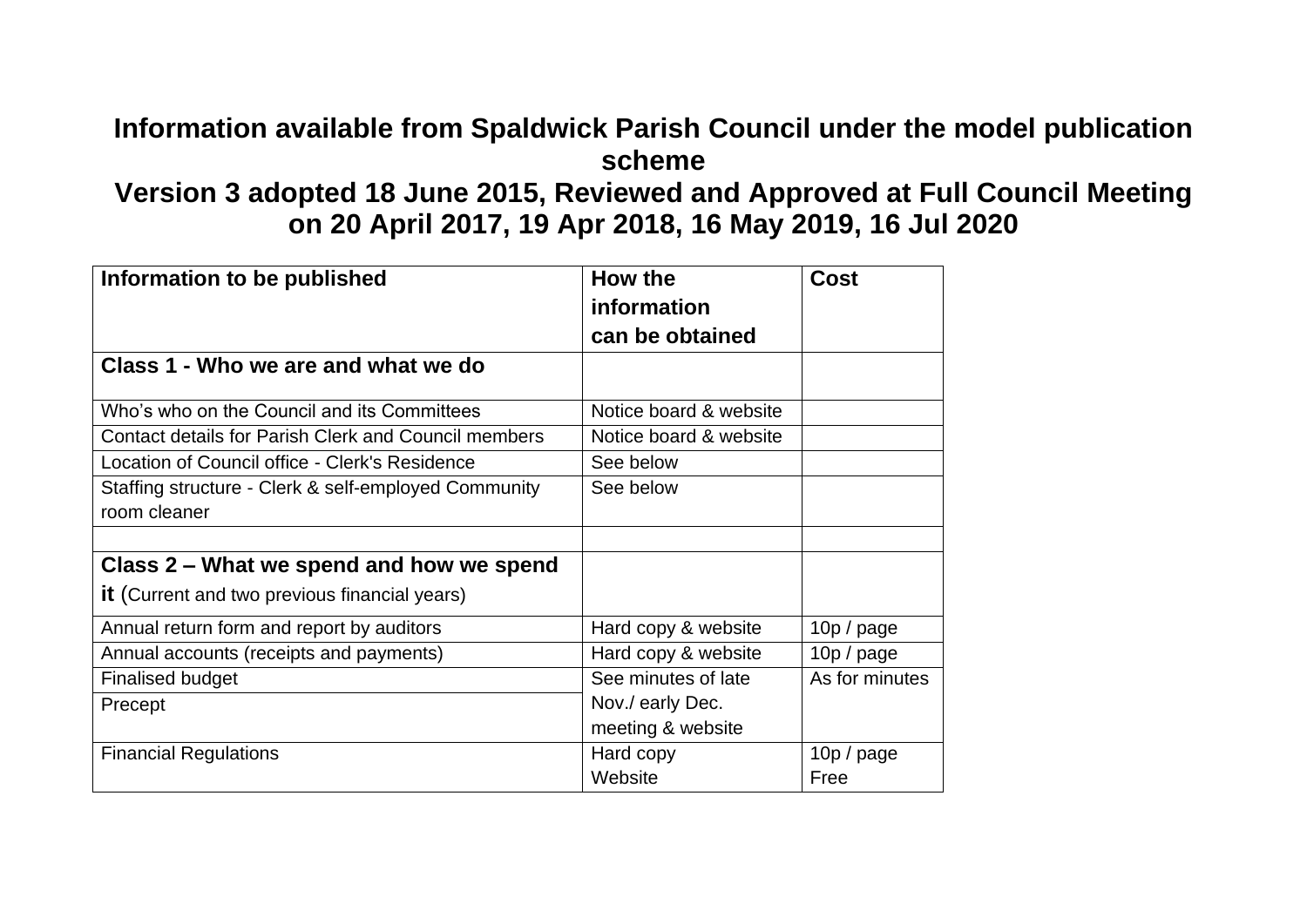| Grants given and received                               | <b>See Meeting Minutes</b>  |            |
|---------------------------------------------------------|-----------------------------|------------|
| List of current contracts awarded and value of contract | <b>See Meeting Minutes</b>  |            |
| Members' expenses (NB No Members' Allowance Paid)       | <b>See Meeting Minutes</b>  |            |
|                                                         |                             |            |
| Class 3 – What our priorities are and how we            |                             |            |
| are doing                                               |                             |            |
| (Strategies and plans, performance indicators, audits,  |                             |            |
| inspections and reviews)                                |                             |            |
|                                                         |                             |            |
| Parish Plan                                             | Website                     | Free       |
| <b>Annual Report to Parish Meeting</b>                  | See minutes of Annual       |            |
|                                                         | <b>Parish Meeting</b>       |            |
| <b>Quality status</b>                                   | Not applied for             |            |
| Local charters drawn up in accordance with DCLG         | Under discussion with       |            |
| guidelines                                              | <b>CAPALC and Principal</b> |            |
|                                                         | <b>Authorities</b>          |            |
| Playground internal checklist - monthly                 | Hard copy                   | 10p / page |
| Playground - Annual Inspection Report                   | Hard copy                   | 10p / page |
| <b>Budget Review - quarterly</b>                        | Hard copy                   | 10p / page |
|                                                         |                             |            |
|                                                         |                             |            |
| Class 4 – How we make decisions                         |                             |            |
| Timetable of meetings (Council, any committee/sub-      | See minutes of previous     |            |
| committee meetings and parish meetings)                 | meeting and website         |            |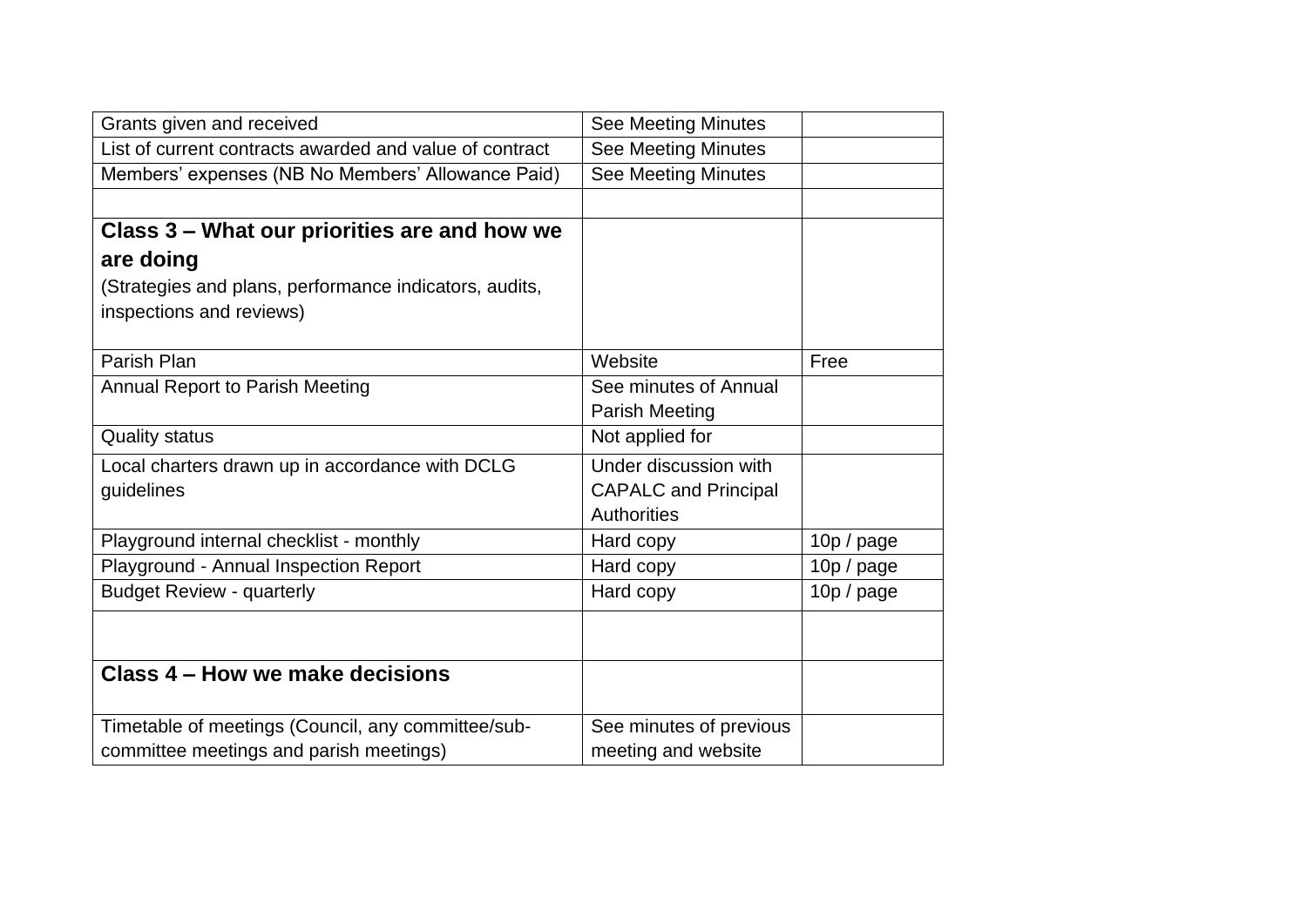| Agenda of next meeting of next council or committee                                                                                                                                                                                        | Notice board                         |            |
|--------------------------------------------------------------------------------------------------------------------------------------------------------------------------------------------------------------------------------------------|--------------------------------------|------------|
| meeting published at least 3 days before the meeting;                                                                                                                                                                                      | Website                              |            |
| Agenda of next Parish Meeting published at least 7 days                                                                                                                                                                                    | Hard copy                            | 10p / page |
| before the meeting.                                                                                                                                                                                                                        | Notice board & website               |            |
| Minutes of meetings - N.B. this will exclude information<br>that is properly regarded as private to the meeting. Drafts<br>will be published as soon as possible after the relevant<br>meeting. The draft published on the website will be | Notice board<br>Website<br>Hard copy | 10p / page |
| replaced by the approved version after the next meeting,<br>and retained there for a minimum of 5 years.                                                                                                                                   |                                      |            |
| Reports presented to council meetings - N.B. this will                                                                                                                                                                                     | Website                              |            |
| exclude information that is properly regarded as private                                                                                                                                                                                   | Hard copy                            | 10p / page |
| to the meeting.                                                                                                                                                                                                                            |                                      |            |
| Responses to consultation papers                                                                                                                                                                                                           | Email                                | Free       |
|                                                                                                                                                                                                                                            | Hard copy                            | 10p / page |
| Responses to planning applications                                                                                                                                                                                                         | Email                                | Free       |
|                                                                                                                                                                                                                                            | Hard copy                            | 10p / page |
| Parish Council Bye-laws                                                                                                                                                                                                                    | None                                 |            |
|                                                                                                                                                                                                                                            |                                      |            |
| Class 5 – Our policies and procedures                                                                                                                                                                                                      |                                      |            |
| (Current written protocols, policies and procedures for                                                                                                                                                                                    |                                      |            |
| delivering our services and responsibilities)                                                                                                                                                                                              |                                      |            |
| Policies and procedures for the conduct of council                                                                                                                                                                                         | Hard copy                            | 10p / page |
| business:                                                                                                                                                                                                                                  |                                      |            |
| <b>Standing Orders</b>                                                                                                                                                                                                                     | Website                              |            |
| <b>Financial Regulations</b>                                                                                                                                                                                                               | Website                              |            |
| <b>Councillors' Code of Conduct</b>                                                                                                                                                                                                        | Website                              |            |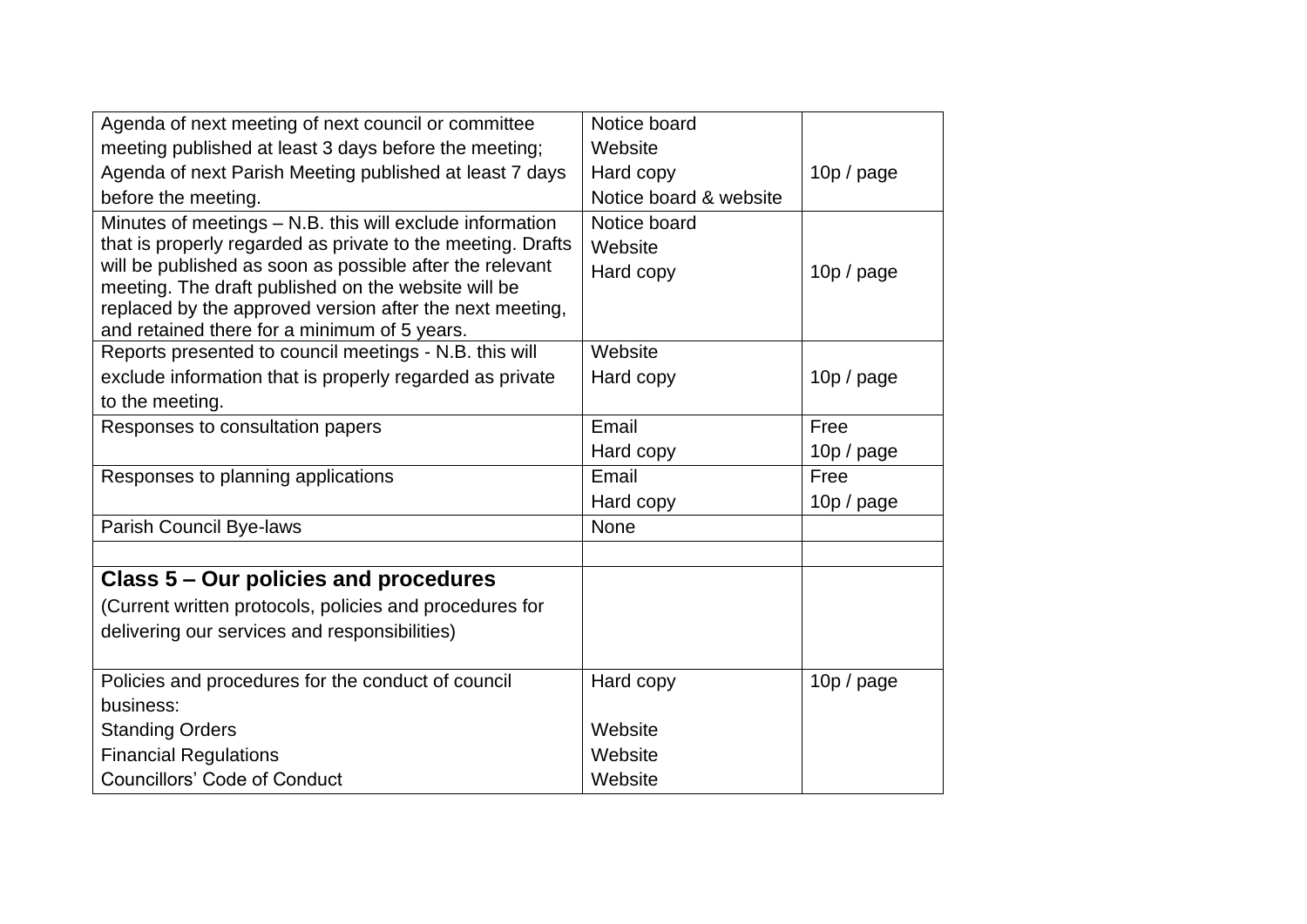| <b>Complaints Procedure</b>                                 | Website                 |            |
|-------------------------------------------------------------|-------------------------|------------|
| Policies and procedures for the provision of services and   |                         |            |
| about the employment of staff:                              |                         |            |
|                                                             |                         |            |
| <b>Clerk's Contract of Employment</b>                       | Hard copy               | 10p / page |
|                                                             |                         |            |
| Internal policies relating to the delivery of services:     | The parish council does |            |
| Equality and diversity policy                               | not have its own        |            |
| Health and safety policy                                    | policies, but when      |            |
| Policies and procedures for handling requests for           | necessary would be      |            |
| information                                                 | guided by the           |            |
| Information security policy                                 | Governance toolkit      |            |
| Records management policies (records retention,             | produced by NALC,       |            |
| destruction and archive)                                    | SLCC, ACSeS and         |            |
| <b>Data Protection Policy</b>                               | endorsed by the LGA.    |            |
| Schedule of charges for the publication of information      | See below               |            |
|                                                             |                         |            |
|                                                             |                         |            |
| <b>Class 6 - Lists and Registers</b>                        |                         |            |
| Any publicly available register or list                     | hard copy               | 10p / page |
| <b>Assets Register</b>                                      | Website                 | 10p / page |
| Members' Register of Pecuniary Interests                    | Website                 |            |
| Members' Register of gifts and hospitality (If any, will be | Inspection only         |            |
| included in Register of Pecuniary Interests)                |                         |            |
| Parish Council Election Records (including co-options)      | Inspection only         |            |
| Declarations of Acceptance of Office                        | Inspection only         |            |
| <b>Electoral Register</b>                                   | Inspection only         |            |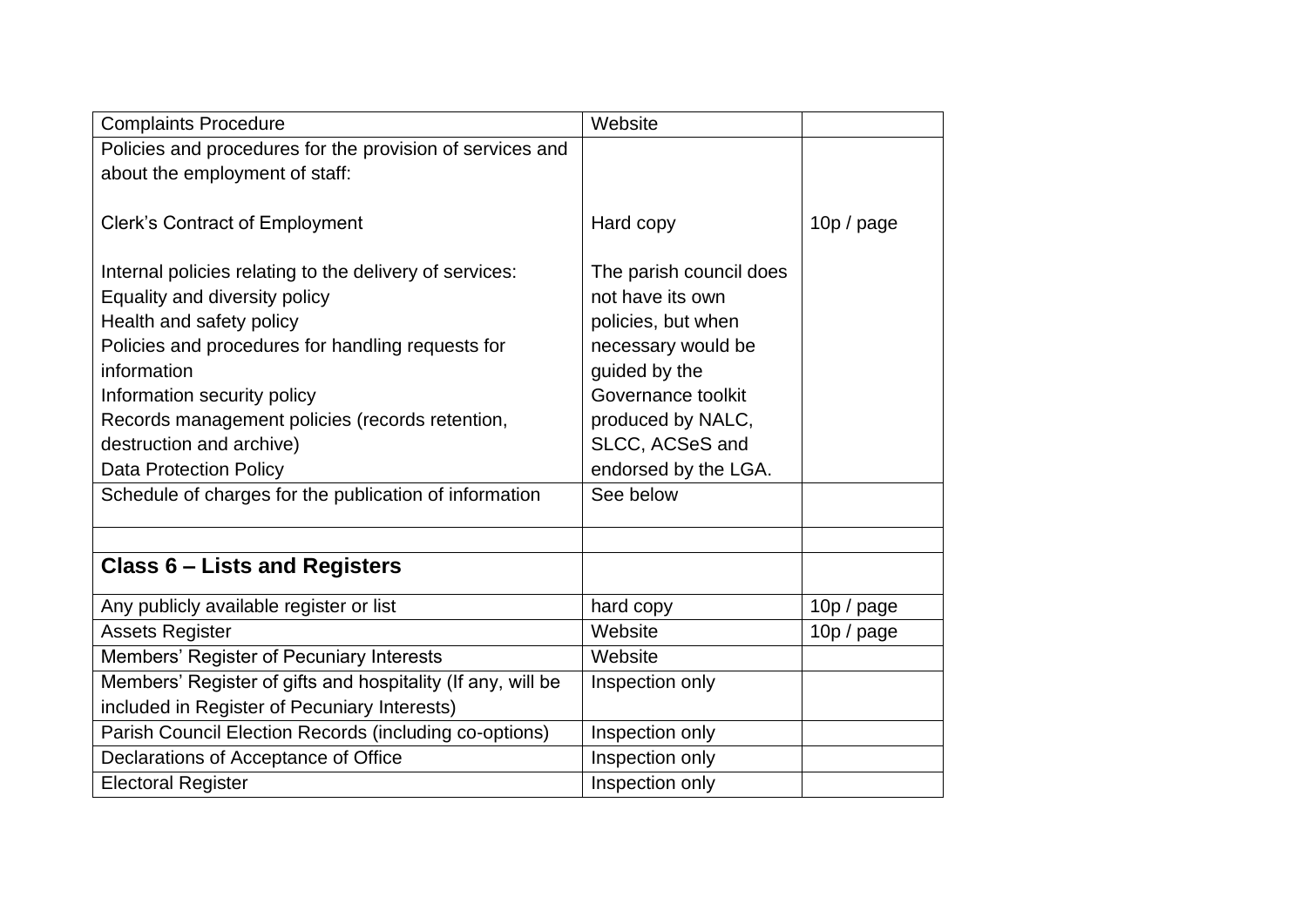| Class 7 – The services we offer                            |                        |
|------------------------------------------------------------|------------------------|
| (Information about the services we offer, including        |                        |
| leaflets, guidance and newsletters produced for the        |                        |
| public and businesses)                                     |                        |
|                                                            |                        |
| <b>Allotments</b>                                          | Contact clerk          |
| Burial grounds and closed churchyards                      | None                   |
| Community centres and village halls                        | <b>Community Room-</b> |
|                                                            | contact clerk          |
| Parks, playing fields and recreational facilities          | Contact clerk          |
| Seating, litter bins, salt bins, memorials and lighting    | <b>Contact clerk</b>   |
| <b>Bus shelters</b>                                        | None                   |
| <b>Markets</b>                                             | <b>None</b>            |
| <b>Public conveniences</b>                                 | None                   |
| Grass cutting as County Council agent                      | Contact clerk          |
| A summary of services for which the council is entitled to | None                   |
| recover a fee, together with those fees (e.g. burial fees) |                        |
|                                                            |                        |
| <b>Additional Information</b>                              | None                   |

## **Contact details:**

**Clerk:-** Mrs Sarah Cardwell, 63 Highfield Avenue, Alconbury Weston, Huntingdon, PE28 4JS Email: [clerkspaldwick.pc@gmail.com](mailto:clerkspaldwick.pc@gmail.com)

Website: [www.spaldwickparishcouncil.co.uk](http://www.spaldwickparishcouncil.co.uk/)